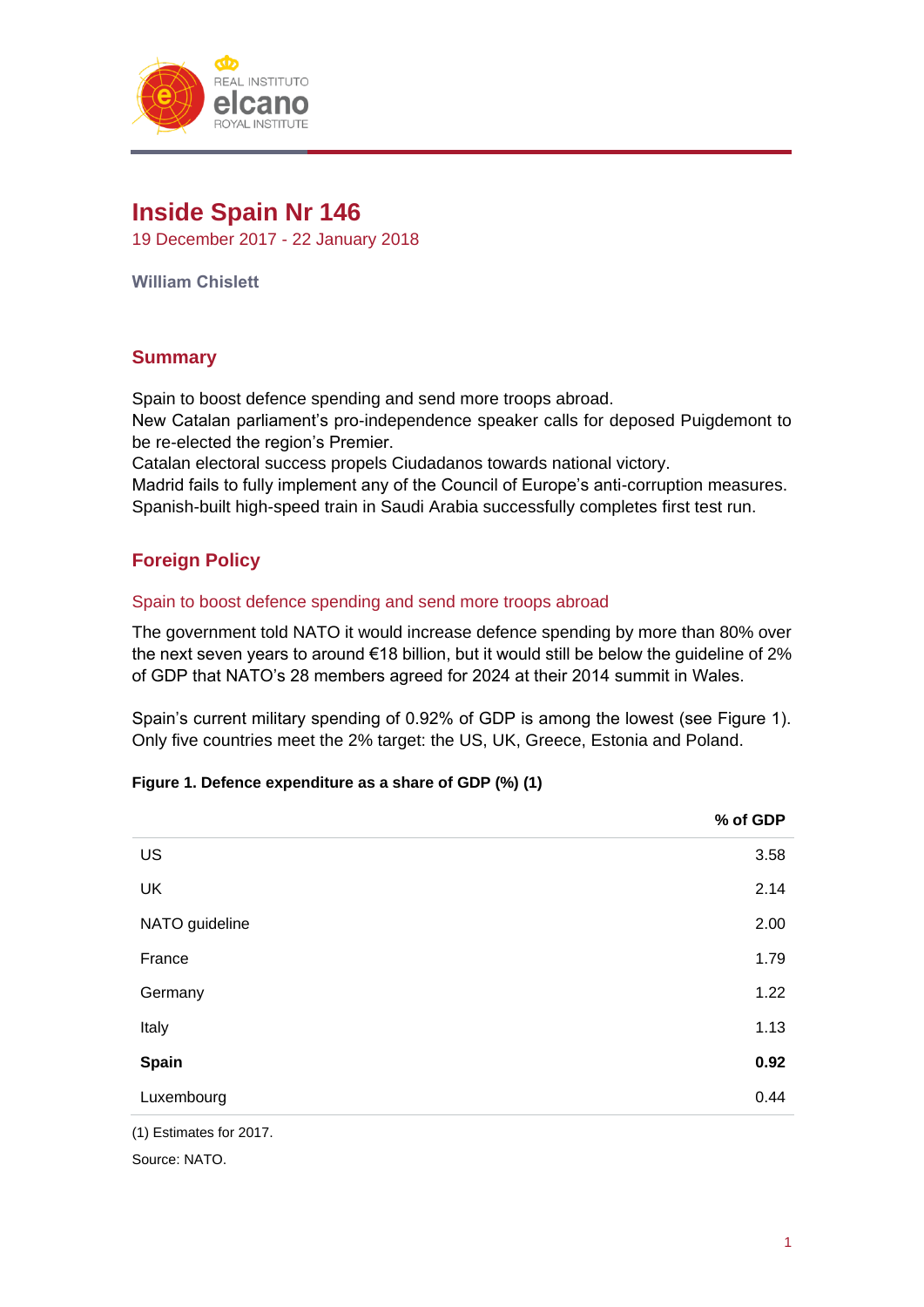María Dolores de Cospedal, the Defence Minister, said more troops would be sent abroad to participate in international missions. The number in Mali will rise by 152, those in Afghanistan by 95 and in Iraq by 30.

Spain is involved in 20 missions with close to 3,000 soldiers and civil guards (see Figure 2). The largest presence is in Lebanon (618 troops).

| <b>Place</b>             | <b>Mission</b>                      | <b>Started</b>   | <b>Mandate</b> |
|--------------------------|-------------------------------------|------------------|----------------|
| Afghanistan              | <b>Resolute Support</b>             | December 2001    | <b>NATO</b>    |
| <b>Baltic</b>            | Air police                          | March 2004       | <b>NATO</b>    |
| Lebanon                  | <b>FINUL</b>                        | September 2006   | <b>NATO</b>    |
| <b>Indian Ocean</b>      | Atalanta                            | September 2008   | EU             |
| Somalia                  | EUTM-Somalia                        | January 2010     | EU             |
| Colombia                 | <b>UN Peace Agreement</b>           | August 2012      | <b>NATO</b>    |
| Mali                     | <b>EUTM-Mali</b>                    | January 2013     | <b>EU</b>      |
| Senegal                  | Ivory detachment                    | January 2013     | <b>EU</b>      |
| <b>Gulf of Guinea</b>    | Defence diplomacy                   | September 2014   | Spain          |
| Turkey                   | Support                             | September 2014   | <b>NATO</b>    |
| Iraq                     | Support                             | October 2014     | <b>NATO</b>    |
| Mediterranean            | <b>EUNAVFORMED Shopia</b>           | <b>June 2015</b> | EU             |
| Mauritania               | Cooperative security                | September 2015   | Spain          |
| Senegal                  | Cooperative security                | September 2015   | Spain          |
| Central African Republic | <b>EUTM RCA</b>                     | December 2013    | <b>NATO</b>    |
| Various zones            | Sea Guardian                        | November 2016    | <b>NATO</b>    |
| Various zones            | NATO permanent naval groups         | January 2017     | <b>NATO</b>    |
| Tunis                    | Cooperative security                | March 2017       | Spain          |
| Latvia                   | Advanced and reinforced<br>presence | <b>June 2017</b> | <b>NATO</b>    |

**Figure 2. Spain's ongoing international military missions**

Source: Ministry of Defence.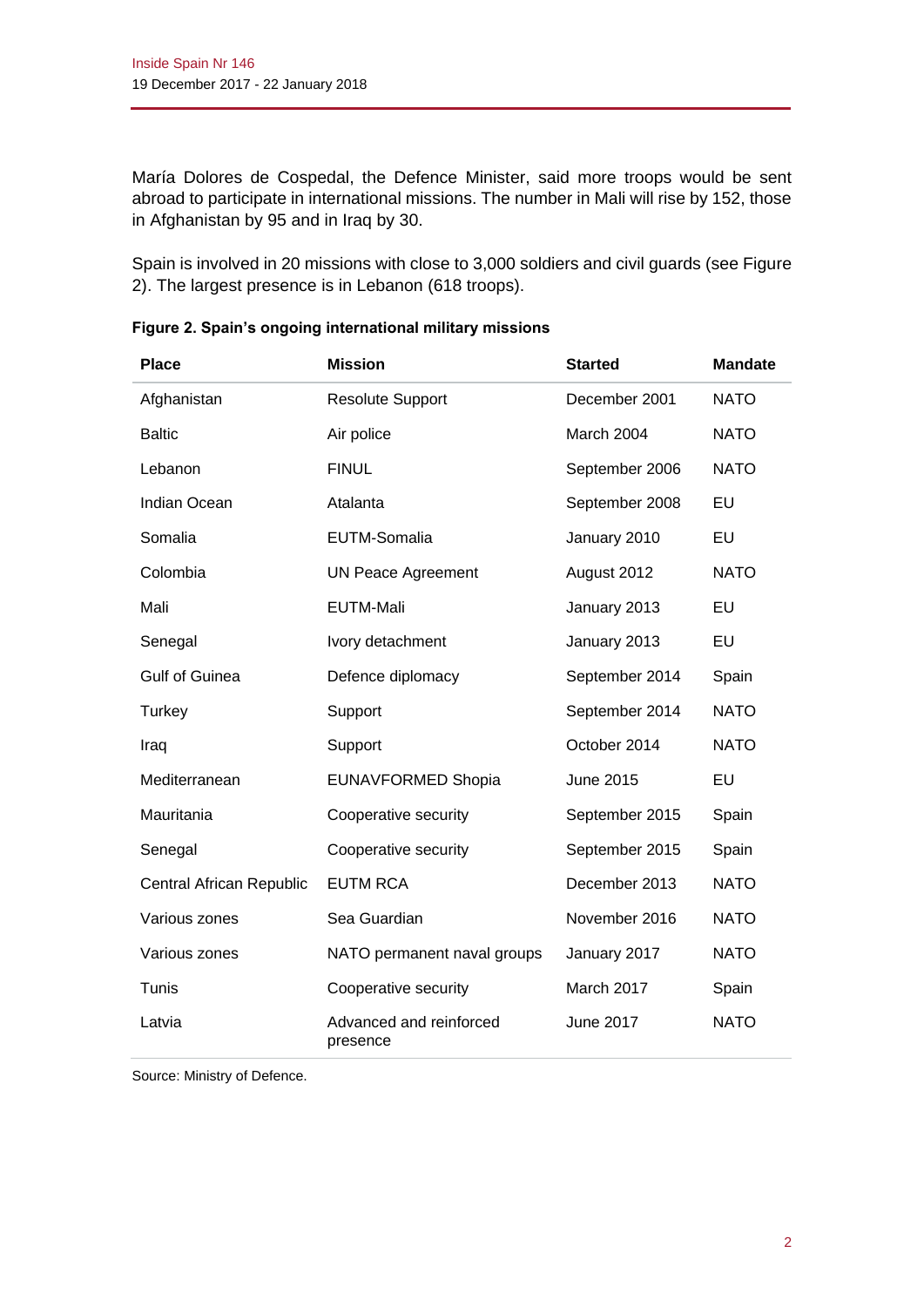### Spaniards overwhelmingly feel they are EU citizens

Close to 90% of Spaniards say they feel they are citizens of the EU, compared with 55% in the UK and 54% in Italy, according to the latest Eurobarometer (see Figure 3).

#### **Figure 3. You feel you are a citizen of the EU (% saying 'yes')**

|            | $\%$ |
|------------|------|
| Luxembourg | 90   |
| Spain      | 88   |
| Germany    | 82   |
| Portugal   | 81   |
| France     | 63   |
| UK         | 55   |
| Italy      | 54   |
| Greece     | 48   |

Source: Eurobarometer.

A large majority (70%) of Spaniards are also in favour of increasing the EU's powers, up from 57% a year ago, according to the latest Elcano barometer.

#### Only one-quarter of Spaniards approve Trump's performance

Spaniards' approval of US leadership plummeted in the first year of Donald Trump's presidency – from 53% to 26%, according to Gallup (see Figure 4).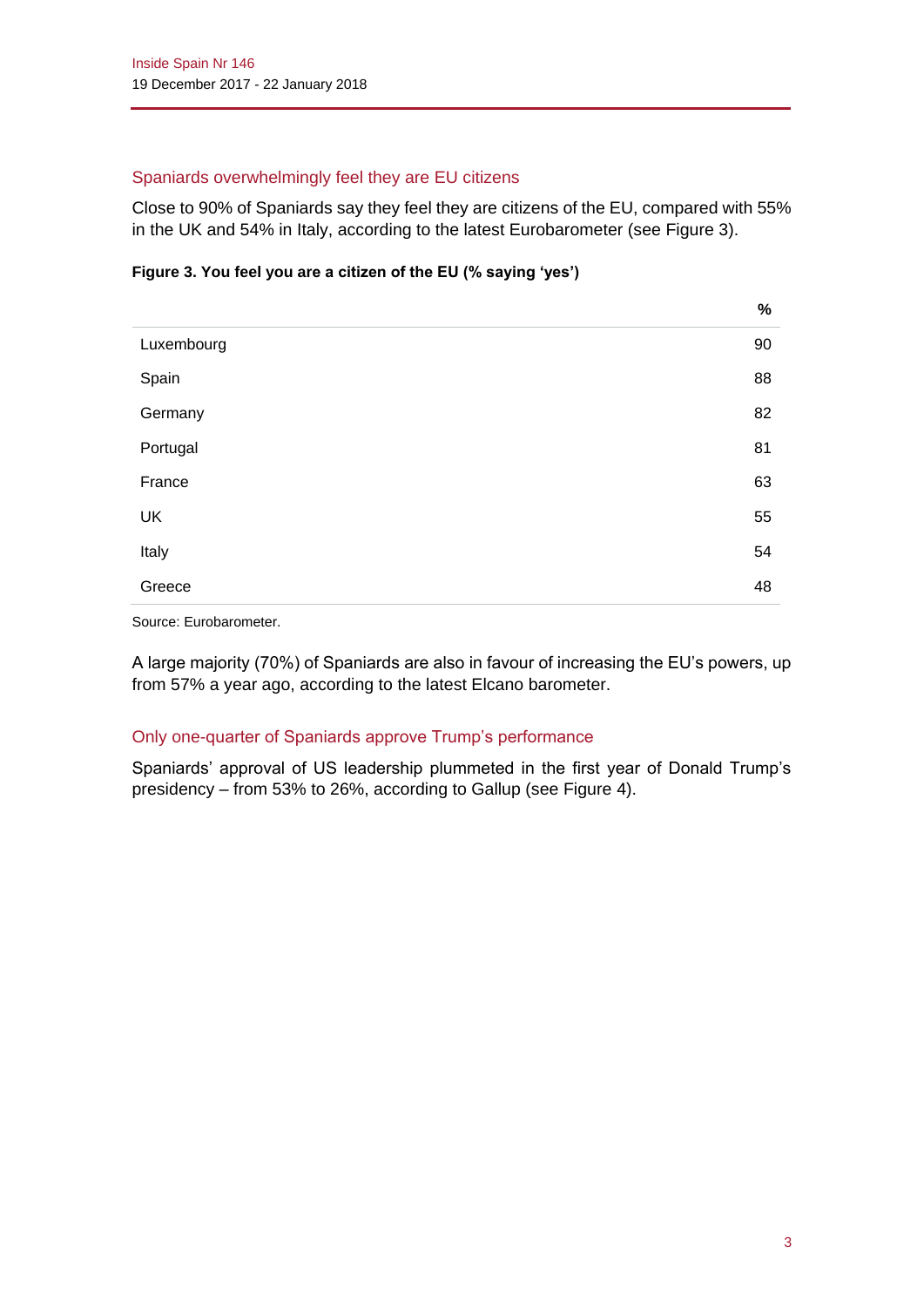|           | Approve (%) | Approval difference from 2016 to 2017<br>(pp) |
|-----------|-------------|-----------------------------------------------|
| Kosovo    | 79          | $-7$                                          |
| Poland    | 56          | $+8$                                          |
| Italy     | 45          | $-14$                                         |
| <b>UK</b> | 33          | $-26$                                         |
| Spain     | 26          | $-27$                                         |
| France    | 25          | $-28$                                         |
| Germany   | 22          | $-21$                                         |
| Russia    | 8           | $+6$                                          |

**Figure 4. Do you approve or disapprove of the job performance of the leadership of the US?**

Source: Gallup World Poll, 2017.

Trump was rated lower than Turkey's Recep Tayyip Erdoğan and Russia's Vladimir Putin in the latest Elcano barometer of Spaniards' feelings toward international leaders.

Anti-US sentiment has long been stronger in Spain than in most European countries for historical reasons and has cut across political parties, but it has sunk to a new low since the arrival of Trump and for very different reasons than in the past.

Among the factors in the past that moulded Spaniards' feeling towards the US were: the Spanish-American War of 1898 in which Spain lost the last of its colonies; Washington's support for Franco after the 1936-39 Civil War; the 1953 Pact of Madrid, which established US bases in Spain; the lukewarm support for Spain's transition to democracy after Franco; the Reagan Administration's backing of military dictatorships in Latin America in the 1980s; and the US invasion of Iraq in 2003.

## **Domestic scene**

#### New Catalan parliament's pro-independence speaker calls for deposed Puigdemont to be re-elected the region's Premier

The new speaker of the Catalan parliament, convened following December's snap election after Madrid imposed direct rule on the region as a result of parliament's unilateral declaration of independence, formally proposed Carles Puigdemont, Catalonia's deposed President, to hold office again.

The decision of Roger Torrent from the Catalan Republican Left party (ERC), one of the three pro-independence parties that together retained their majority in the regional parliament, increased the prospect that Puigdemont, the leader of Together for Catalonia (JxCat), who fled Spain at the end of October, will seek to be re-elected by videolink at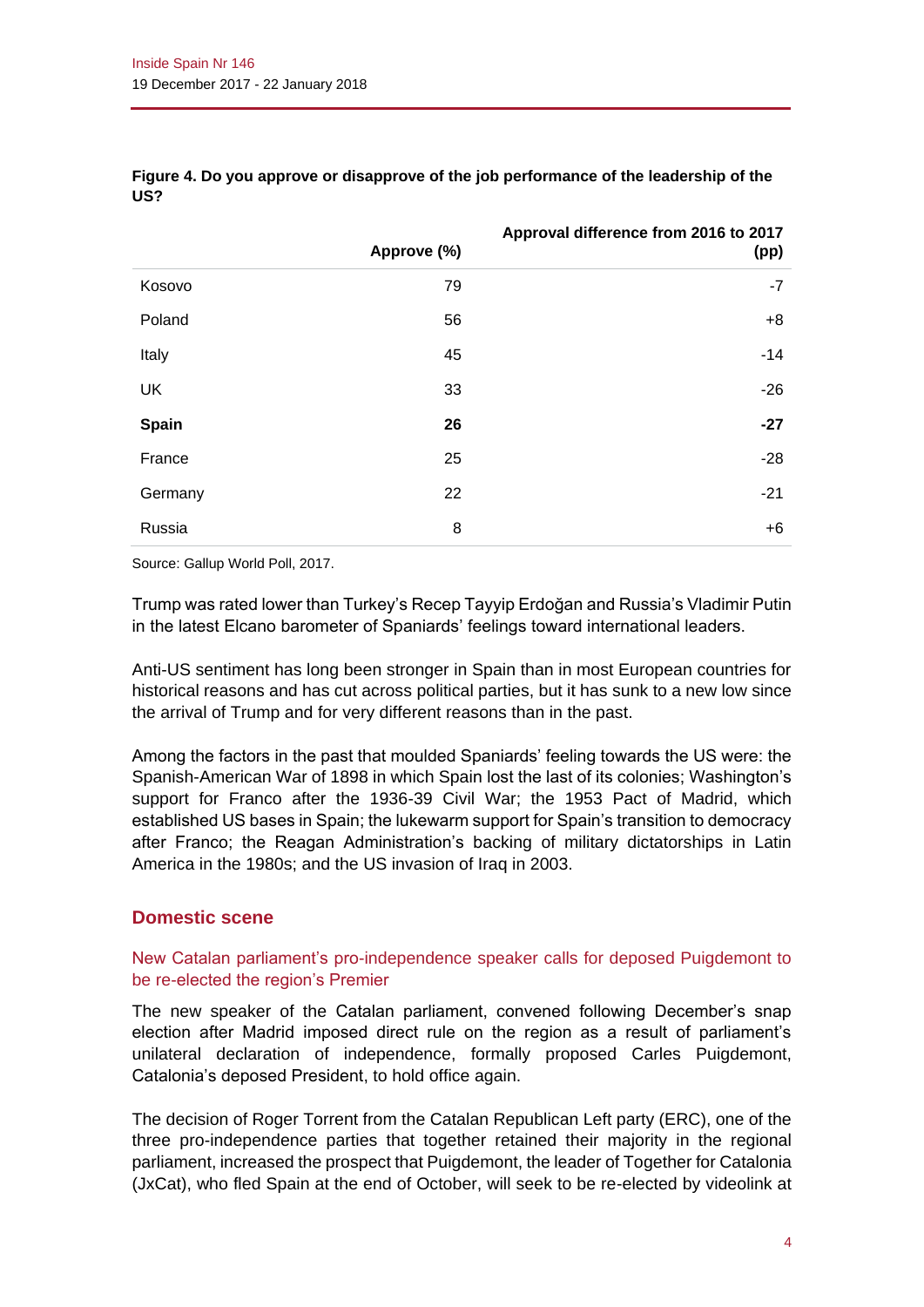the first official investiture vote on 31 January, although legally he is required to be physically present. Torrent said Puigdemont's candidacy was 'absolutely legitimate'.

Puigdemont, who is living in Belgium, faces charges of rebellion, sedition and misuse of public funds for pushing independence and would be arrested as soon as he set foot in Spain. The ERC leader, Oriol Junqueras, Puigdemont's former deputy, has been in prison since last November.

Spain's Supreme Court rejected a request from prosecutors to reactivate the European arrest warrant for Puigdemont after he flew to Denmark on 22 January to speak at a conference. Judge Pablo Llarena said it was important to wait until 'constitutional order' had returned to Catalonia.

He accused Puigdemont of travelling to Denmark 'to provoke his arrest abroad', as it would 'equip him with a justification that his absence is not a free decision as a fugitive, but the consequence of a situation that has been imposed on him'.

A warrant for Puigdemont's arrest in Belgium was dropped in December after it became clear that it could limit the charges under which Puigdemont could be extradited, and hence be charged with on his return, because of discrepancies between Spanish and Belgian law.

Prime Minister Mariano Rajoy said the government would continue to run the Catalan government if Puigdemont was re-elected while remaining in self-imposed exile. 'There is no margin to be president from afar, neither by delegation nor by another type of trick', he said. 'If someone wants to take charge, they have to be physically present... If not, Article 155 [of the Constitution] will stay in place. And that's not because I say so, the Senate said it would remain until a new president is sworn in'.

Puigdemont's party JxCat, ERC and the far-left Popular Unity Candidacy (CUP) won 70 of the 135 seats (two less than in the 2015 election) on 47.5% of the vote and a record turnout of more than 80% (see Figure 5).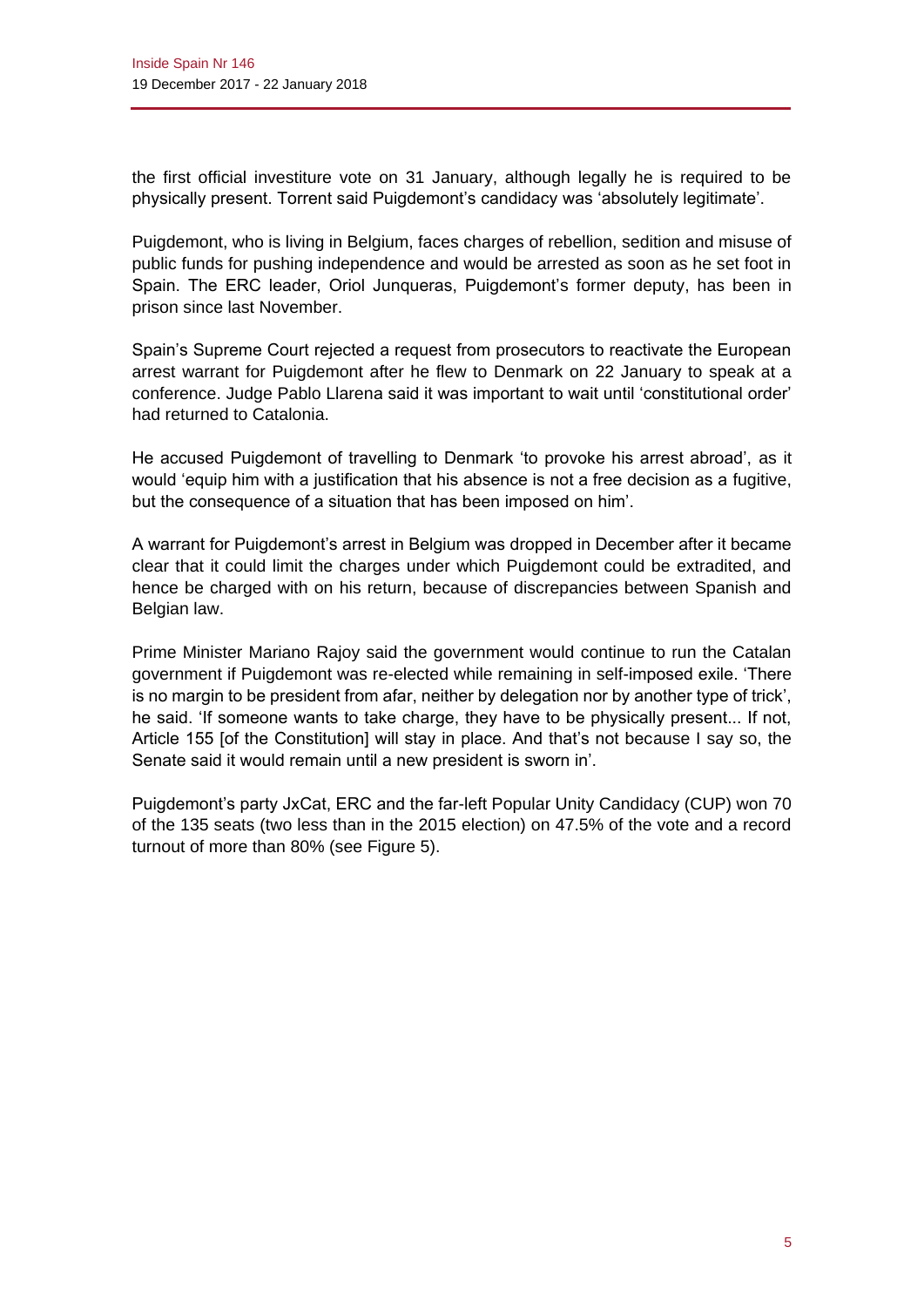|                                | Seats | % of votes |
|--------------------------------|-------|------------|
| Pro-independence parties       |       |            |
| Together for Catalonia (1)     | 34    | 21.7       |
| Catalan Republican Left (1)    | 32    | 21.4       |
| <b>Popular Unity Candidacy</b> | 4     | 4.4        |
| <b>Unionist parties</b>        |       |            |
| Ciudadanos                     | 36    | 25.4       |
| <b>Catalan Socialists</b>      | 17    | 13.9       |
| <b>Popular Party</b>           | 4     | 4.2        |
| <b>Not aligned</b>             |       |            |
| Cec-Podem                      | 8     | 7.4        |

#### **Figure 5. Results of 2017 Catalan election (seats and % of votes) (1)**

(1) In 2015, Catalan Republican Left and Together for Catalonia (essentially PDeCAT) went on a joint ticket under Together for Yes and Cec-Podem went by the name Catalunya Sí que es Pot.

Source: Metrocopia.

The anti-independence parties mustered 57 seats, five more than in 2015, of which 36 were won by the centrist Ciudadanos in a stunning victory (up from 25) for Inés Arramidas, a rising star of Spanish politics.

This was the first time a non-nationalist party had won a Catalan regional election, but with not enough seats to govern on its own or in coalition. Rajoy's Popular Party was relegated to a marginal position as it only won four seats, seven fewer. The non-aligned Cec-Podem dropped from 11 to eight seats. Even if that left-wing alliance were to support the anti-independence parties, which is highly unlikely, they would still not have a majority to form a government.

The two camps are back in the same situation as they were in 2015. The snap election, following October's illegal referendum on independence (92% of the 2.2 million votes were in favour of secession on a 43% turnout), did not yield victory for the antiindependence parties, as Madrid had hoped. And only part of the renewed victory by the pro-independence parties was due to an electoral system that favours rural areas where secession is strongest.

Interior Minister Juan Ignacio Zoido said the cost of sending 4,500 policemen to Catalonia to try to prevent the referendum was  $\epsilon$ 87 million. He said 1,066 people were injured, five of them seriously.

The pro-independence parties are still set on their unconstitutional path to secession. Puigdemont racheted up his attacks on the Spanish authorities, tweeting a video linking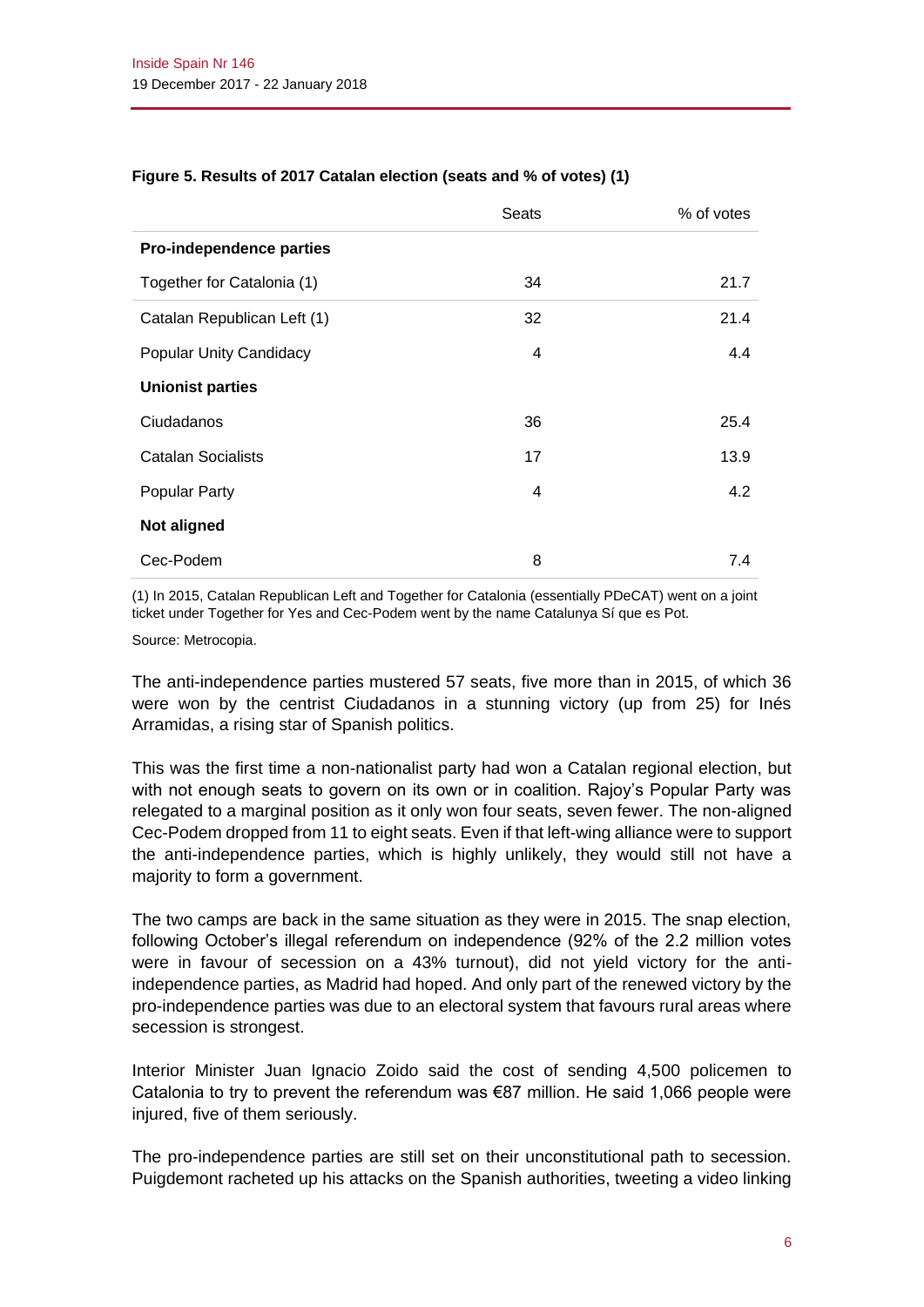Rajoy and Hitler. 'They understand only fear, violence and imposition', he tweeted. 'We will teach them that there is nothing that can bend the spirit of a free, peaceful and democratic people. We are restoring our institutions. We are fighting for the country. We are exercising dignity. Long live the land, and long live free Catalonia!'

Cracks, however, are appearing in the independence ranks. For example, Joaquim Forn, the former Interior Minister in the Catalan government, Jordi Sànchez, President of the Catalan National Assembly, and Jordi Cuixart, President of Omnium Cultural, prime movers in the push for independence and all of them jailed, told a court in a bid to be released that they had committed illegal acts and would no longer pursue unilateral independence.

Independence fatigue is also setting in, including among the pro-independence parties. Only one-third of ERC voters and 46% of JxCat voters are in favour of continuing the secessionist route, according to a Metroscopia poll.

There seems to be no way out of the quandary satisfactory to both sides. Positions in Catalonia have hardened. And at the national level, 79% of respondents in the latest Elcano poll said Catalonia should remain part of Spain.

Constitutional reform is on the cards that might give Catalonia more powers, but this is unlikely to assuage those in favour of independence. Moreover, any extra powers, particularly in the fiscal sphere, perceived as benefiting Catalonia and undermining 'solidarity', would be opposed in the poorer regions (see Figure 6).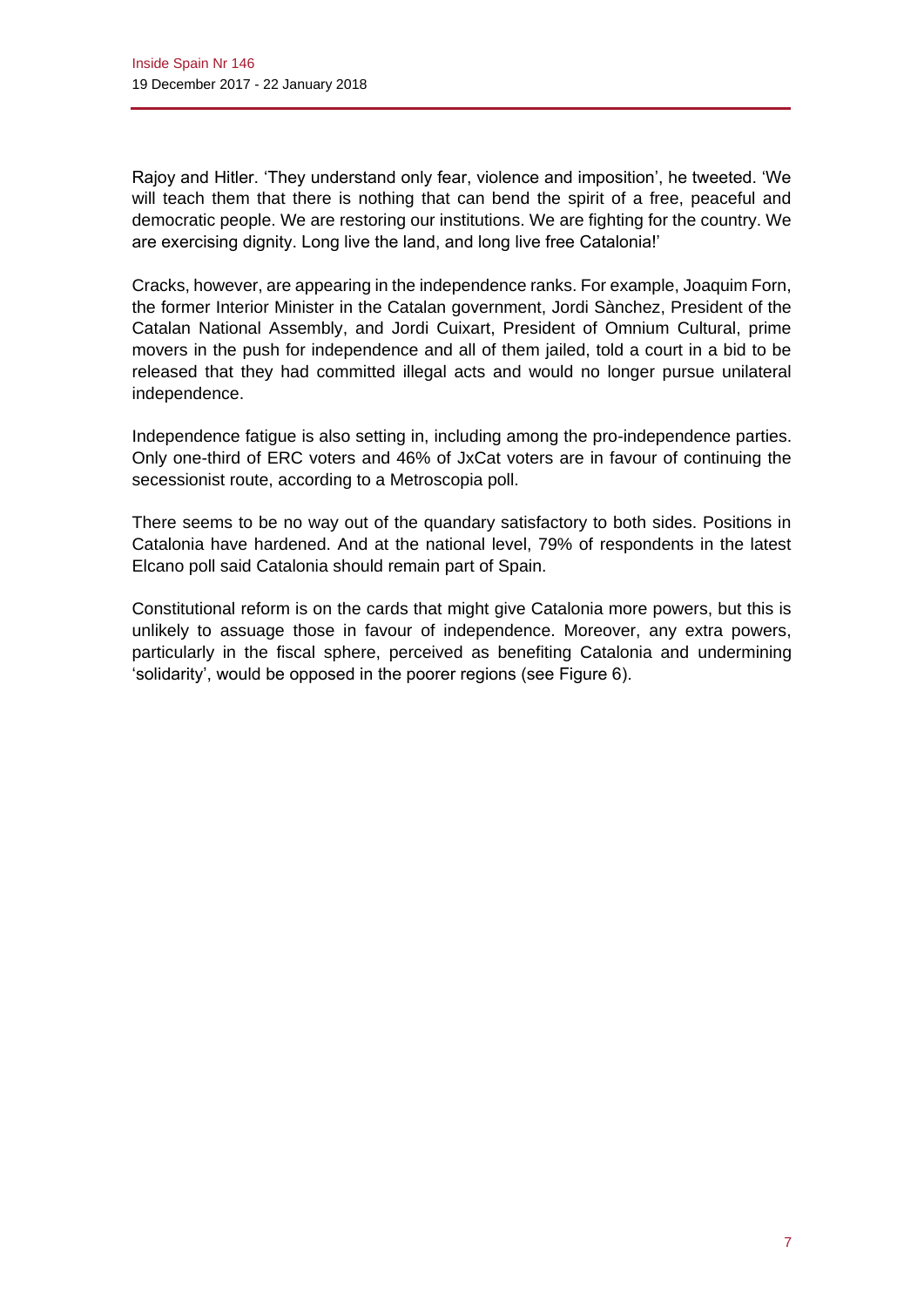#### **Figure 6. Per capita GDP of Spain's 17 regions**

|                       | €, 2016 |
|-----------------------|---------|
| Madrid                | 32,815  |
| <b>Basque Country</b> | 31,784  |
| Navarra               | 30,006  |
| <b>EU-28</b>          | 29,148  |
| Catalonia             | 28,825  |
| Aragón                | 26,097  |
| La Rioja              | 25,317  |
| <b>Balearics</b>      | 25,063  |
| Spain                 | 24,080  |
| Castilla y León       | 22,723  |
| Cantabria             | 21,574  |
| Galicia               | 21,542  |
| Valencia              | 21,232  |
| Asturias              | 20,855  |
| Murcia                | 19,865  |
| Canary Islands        | 19,821  |
| Castilla La Mancha    | 18,849  |
| Andalusia             | 17,790  |
| Extremadura           | 16,558  |

Source: INE.

While the pro-independence parties press on with their cause, opponents of independence, in an attempt at humour, proposed that Tarragona and Barcelona, the Catalan provinces where anti-independence sentiment is strongest and which generate most of the region's wealth, cede from Catalonia in a new and fictitious country called Tabàrnia (see Figure 7).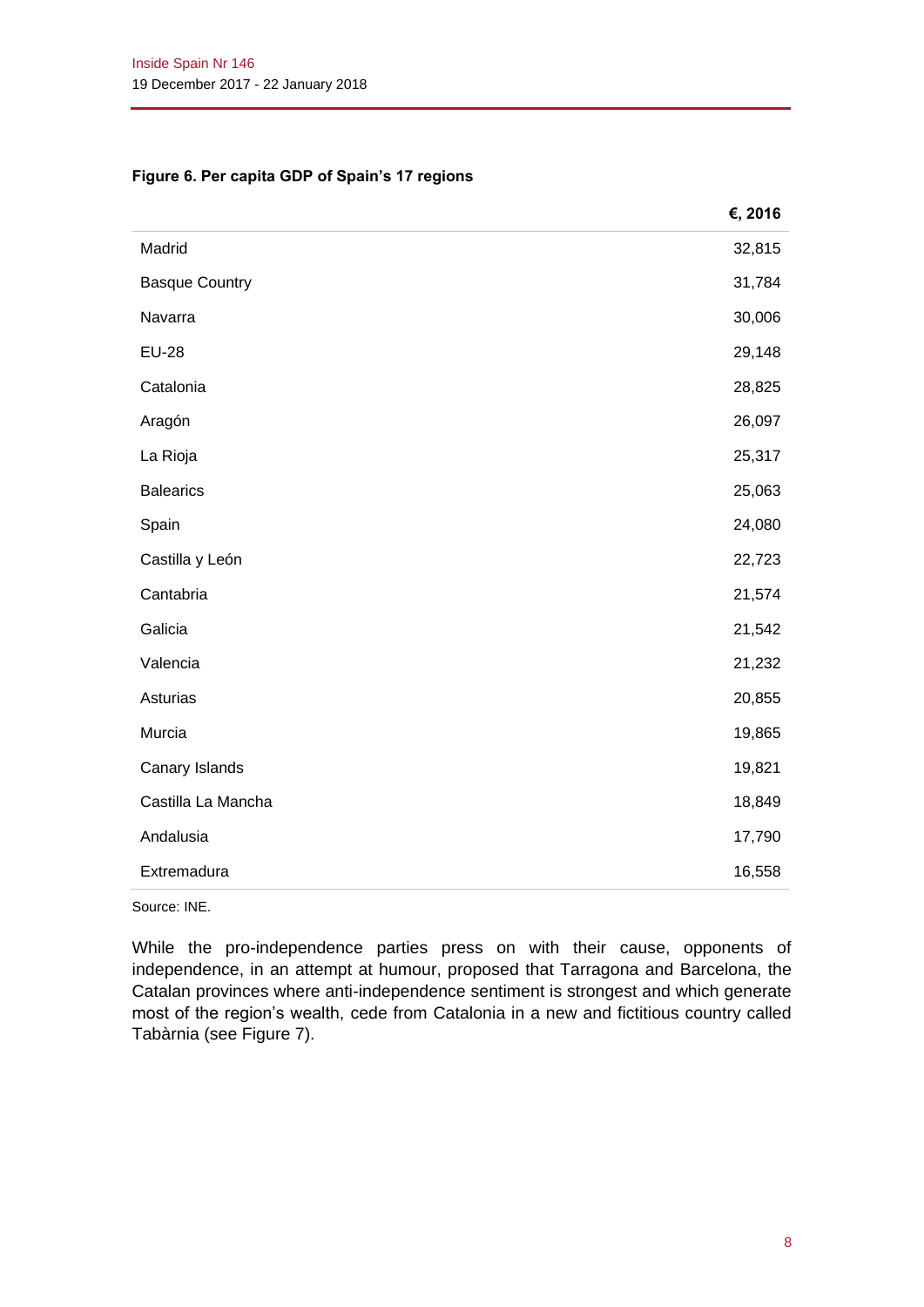#### **Figure 7. Tabàrnia**



© Copyright[: Bcnisnotcat.es](http://www.euronews.com/2017/12/27/tabarnia-the-new-catalan-secessionist-movement-boosted-by-twitter)

Tabàrnia has turned the secessionists' slogan 'Catalonia is not Spain' back on its supporters with its slogan, 'Barcelona is not Catalonia'. And, unlike Catalonia, which has yet to have a new Premier, Tabàrnia swore in Albert Boadella, a well-known Catalan theatre director, as its President. Furthermore, in a dig at Carles Puigdemont, it did so via video link from Boadella's 'exile' in Madrid.

Echoing the famous phrase of Josep Tarradellas, the last Catalan Premier in exile (following Spain's 1936-39 Civil War), who returned to Barcelona in 1977 after the death of General Franco –'*Ciutadans de Catalunya, ja sóc aquí!*' ('Citizens of Catalonia, here I am'),– Boadella proclaimed '*Ciutadans de Tabàrnia, no sóc aquí!*' ('Citizens of Tabàrnia, I'm not here').

Boadella left Barcelona for Madrid in 2007, claiming his work was being boycotted by nationalists.

#### Court orders party of former Catalan Premier to repay €6.6 million for taking bribes

Democratic Convergence of Catalonia (CDC), the dominant centre-right party in the CiU alliance led by Jordi Pujol who was the region's Premier for 23 years, was found guilty of running a kickbacks-for-contracts scheme and ordered to repay €6.6 million.

Twelve people were given prison sentences including Daniel Osàcar, the former CDC treasurer, and Félix Millet, the former President of Barcelona's Palau de la Música Catalana foundation, the body through which cash was channelled for the CDC.

The court found that €23.7 million of public money was embezzled between 1999 and 2009. Most of the contracts were awarded to the construction company Ferrovial.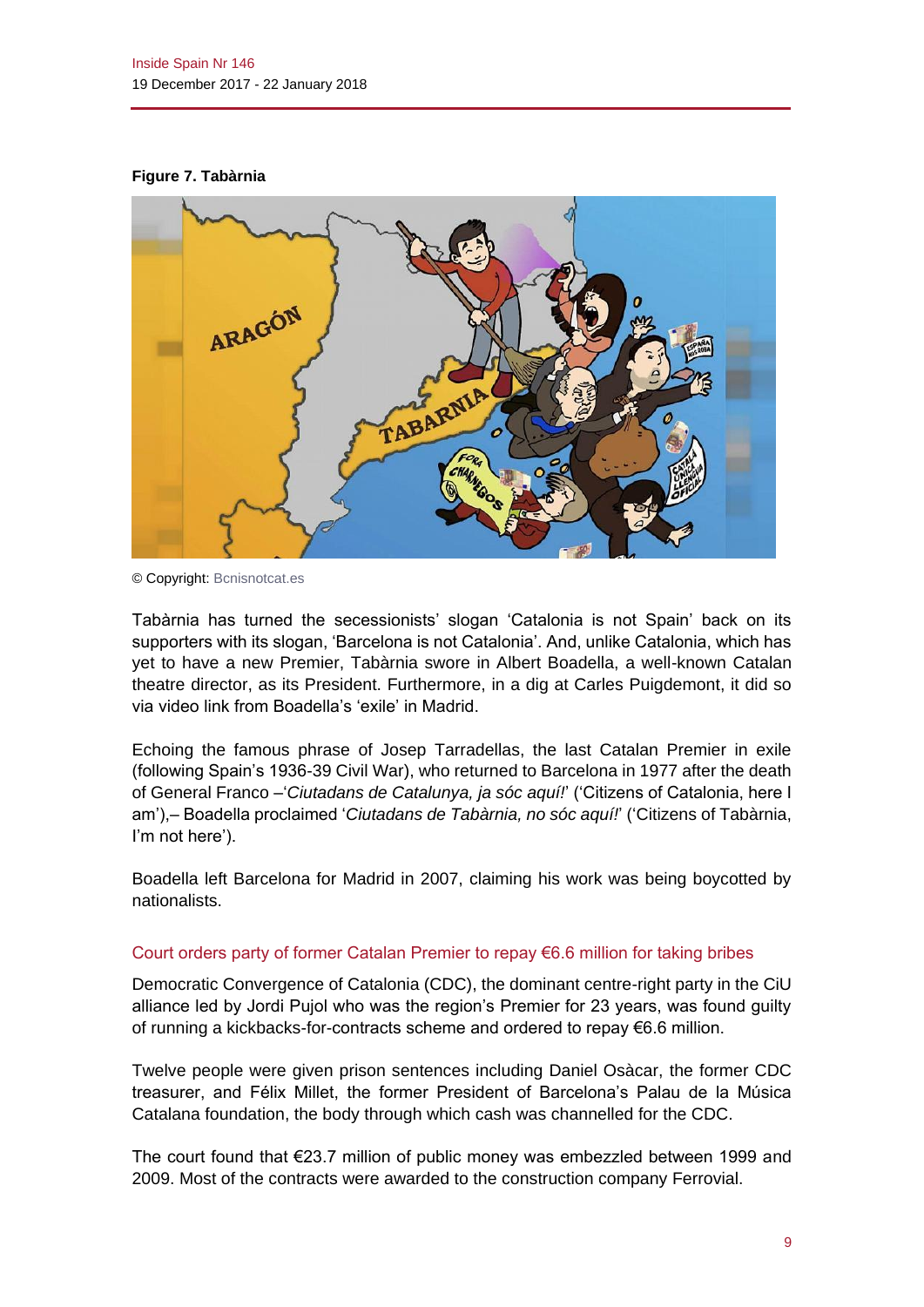The shadow of corruption had dogged CDC for years: in 2005 Pasquall Maragall, the former Socialist Premier of Catalonia, popularised the term 'three per cent' in allusion to the fee the CDC charged in exchange for contracts.

Pujol was succeeded as the CiU leader by Artur Mas, who governed Catalonia between 2010 and 2015. In the September 2015 snap Catalan election, the CDC joined forces with Republican Left of Catalonia (ERC) in Together for Yes (JxSí) on a proindependence ticket, but it failed to secure an absolute majority. The far-left Popular Unit Candidacy (CUP), with 10 seats and thus the kingmaker, vetoed Mas as Premier and put in his place Carles Puigdemont.

CDC was re-founded in July 2016 as the Catalan Democratic Party (PDeCat) in a bid to disassociate itself from its corruption problems, in particular those of Pujol, the party's founder. PDeCat rebranded itself as Together for Catalonia in the December 2017 Catalan election, winning 34 seats, the largest number of the three pro-independence parties.

For the anti-independence interest, the court's judgement made a mockery of the slogan of the pro-independence camp that 'Spain robs us', as Catalonia's political leadership has been found to have siphoned off the region's wealth.

A key question yet to be answered is whether PDeCat, as the successor party to CDC, will be liable for the €6.6 million payment. In a statement, PDeCat said the corruption scandal had nothing to do with the party but 'with Convergència Democràtica de Catalunya, a political group that has already taken on all political responsibility'.

#### Catalan electoral success propels Ciudadanos toward national victory

If a general election were held today, the centrist Ciudadanos (C's), which won the most seats in the Catalan parliament in last December's regional election, would win, according to a Metroscopia poll.

The party would overtake the conservative Popular Party (PP) and take 27.1% of votes, more than double the 13% it won in the June 2016 election (see Figure 8). This would give C's around 95 of the 350 seats in the national parliament (32 at the moment).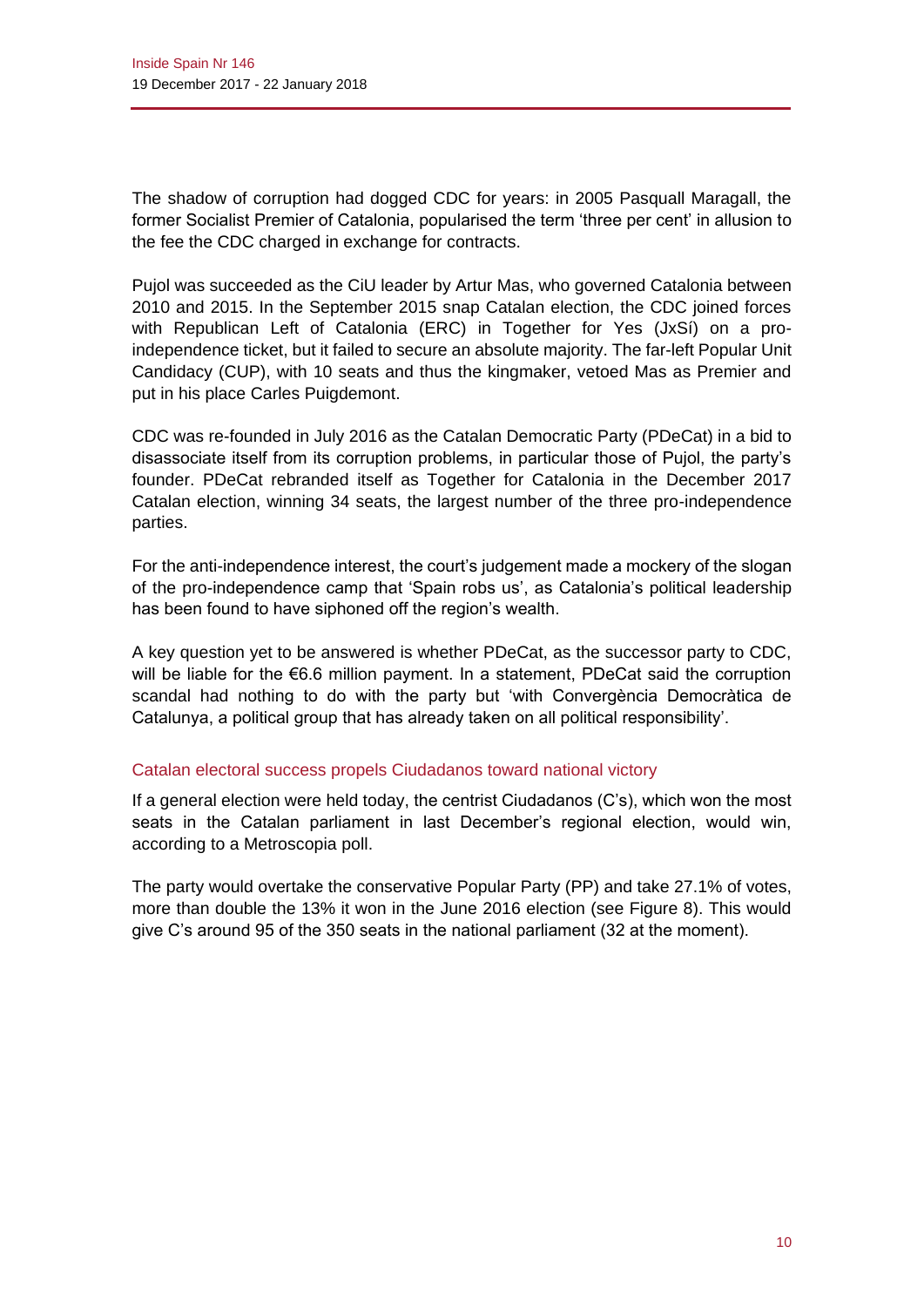|                          | <b>26/VI/16</b><br>election | 11/XI/16 | 9/11/17 | 4/VI/17 | <b>12/XV17</b> | 12/1/18 |
|--------------------------|-----------------------------|----------|---------|---------|----------------|---------|
| PP.                      | 33.0                        | 35.7     | 31.2    | 25.9    | 26.1           | 23.2    |
| Socialists               | 22.7                        | 17.9     | 19.0    | 22.8    | 22.7           | 21.6    |
| Unidos<br><b>Podemos</b> | 21.1                        | 23.1     | 21.5    | 19.2    | 14.7           | 15.1    |
| Ciudadanos               | 13.0                        | 13.0     | 16.5    | 18.7    | 22.7           | 27.1    |

#### **Figure 8. Voter intention (% of valid votes)**

**26/VI/16** 

(1) Unidos Podemos as of the June 2016 election.

Source: Metroscopia.

The PP lost seven seats in the Catalan election and with just four became a marginal party in the region. It is now losing support nationally.

C's began as a Catalan-based party in 2006 whose main platform was opposing independence for the region. Since then it has spread around Spain, gaining support among all age groups except for those over the age of 65. The party backs in the national parliament the minority PP government.

Metroscopia said 54% of voters currently guaranteed they would continue to vote for the PP, down from 68% last November.

The party's hypothetical victory would represent a significant shift in the right-left balance of the electorate, from 46.1%/43.8% in 2016 to 50.3%/36.7%, towards the centre.

The main loser in a general election would be the far-left Unidos Podemos, with 15% of the vote, down from 23% in 2016.

There is no sign, however, of an election on the horizon. The next one is due by June 2020.

#### Spain in 7th place in Freedom in the World ranking

Spain is ranked  $7<sup>th</sup>$  along with Germany and the UK in the latest Freedom in the World Ranking by the US Freedom House (see Figure 9).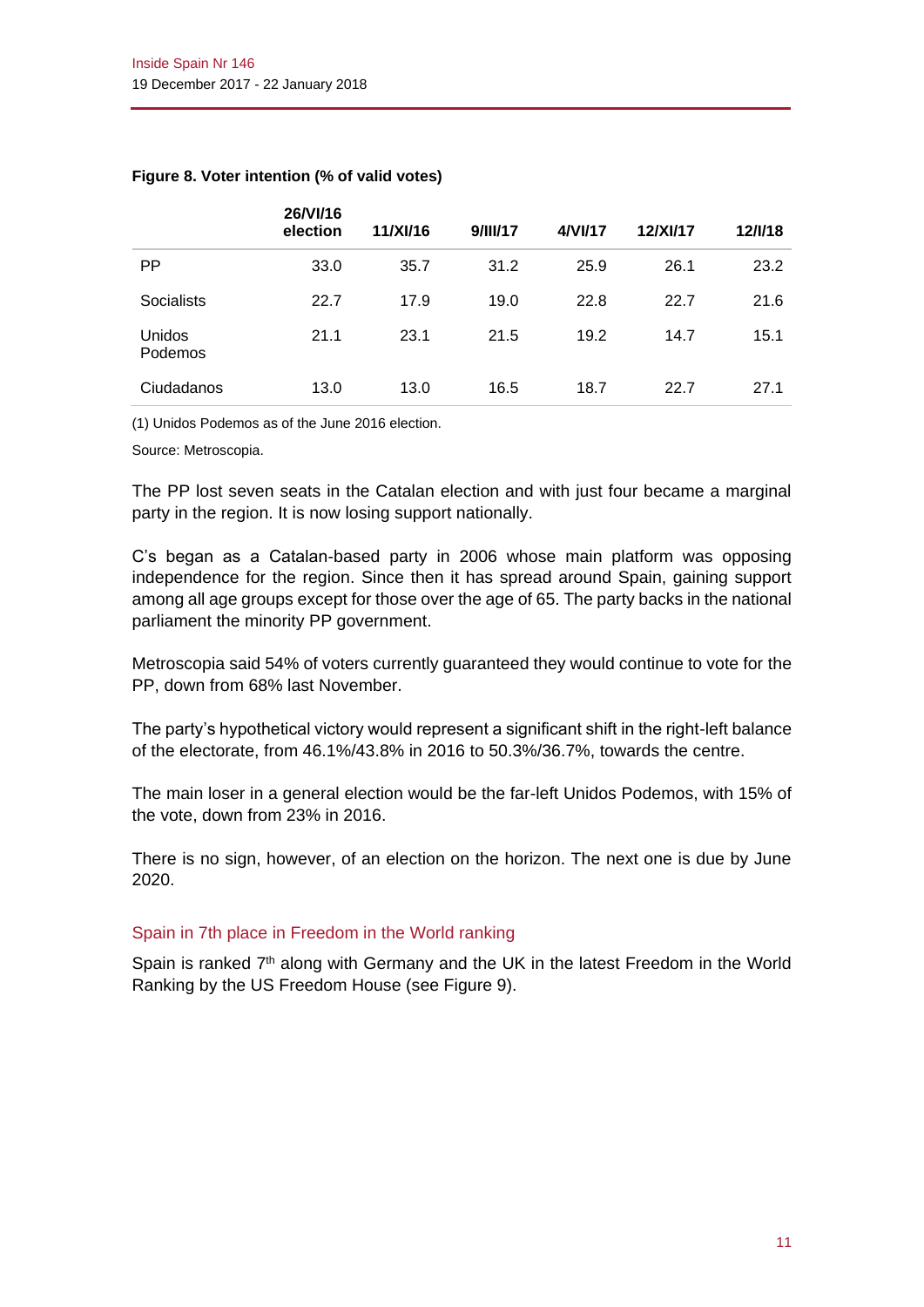#### **Figure 9. Freedom in the World, 2018**

|             | <b>Aggregate score</b> |
|-------------|------------------------|
| Finland     | 100                    |
| Netherlands | 99                     |
| Luxembourg  | 98                     |
| Portugal    | 97                     |
| Japan       | 96                     |
| Iceland     | 95                     |
| Spain       | 94                     |
| Italy       | 89                     |
| US          | 86                     |
| North Korea | 3                      |

For information on the methodology employed see [https://freedomhouse.org/report/freedom-world-](https://freedomhouse.org/report/freedom-world-2018/methodology)[2018/methodology.](https://freedomhouse.org/report/freedom-world-2018/methodology)

Source: Freedom House.

#### Madrid fails to fully implement any of the Council of Europe's anti-corruption measures

The Council of Europe's Group of States against Corruption (GRECO) rebuked Spain for failing to fully implement any of the 11 anti-corruption and transparency measures contained in its 2013 report.

Corruption in the political system is constantly rated as one of Spaniards' main concerns and a major cause of a loss of trust in politicians.

Government officials said the progress in implementing GRECO's recommendations had been held up by the political deadlock during most of 2016, following two inconclusive elections in December 2015 and June. The Popular Party (PP) did not take office until November 2016. This delayed reforms, particularly in the key area of justice.

'That period is now well passed', said GRECO, 'and determined action must follow not only in words and plans, but also in actual deeds'.<sup>1</sup>

<sup>1</sup> The report is available at [https://rm.coe.int/fourth-evaluation-round-corruption-prevention-in-respect-of](https://rm.coe.int/fourth-evaluation-round-corruption-prevention-in-respect-of-members-of/1680779c4d)[members-of/1680779c4d.](https://rm.coe.int/fourth-evaluation-round-corruption-prevention-in-respect-of-members-of/1680779c4d)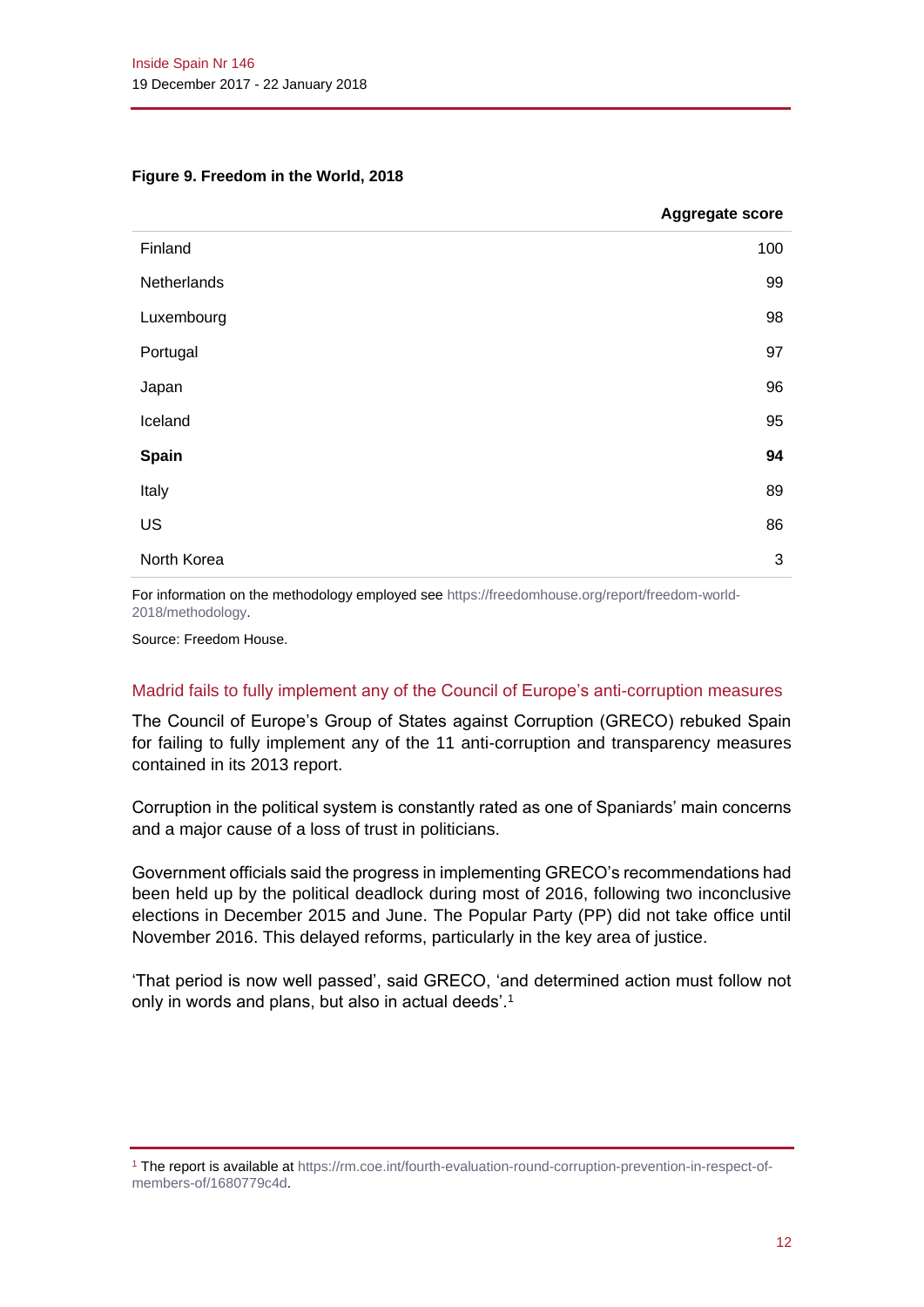The recommendations not implemented at all are:

- Adopting codes of conduct in parliament and the senate and ensuring effective supervision of the existing and yet-to-be established declaration requirements and other rules of conduct of members of parliament.
- Laying down objective criteria and evaluation requirements for appointing the higher ranks of the judiciary (ie, presidents of Provincial Courts, High Courts, the National Court and Supreme Court judges), in order to ensure that the appointments do not cast any doubt on the independence, impartiality and transparency of the process.
- Extending the limitation period for disciplinary procedures.

The recommendations partly implemented are:

- Introducing rules on how members of parliament engage with lobbyists and other third parties who seek to influence the legislative process.
- Reviewing the current disclosure requirements applicable to members of both chambers of parliament in order to increase the categories and the level of detail to be reported.
- Evaluating the legislative framework governing the General Council of the Judiciary (the governing body) and its effects on the real and perceived independence of this body from any undue influence, in order to remedy any shortcomings.
- Adopting a code of conduct for judges and making it easily accessible to the public and complementing it with advisory services on conflicts of interest and other integrity-related matters.
- Reconsidering the method of selection and the term of tenure of the Prosecutor General and establishing clear requirements and procedures in law to increase transparency of communication between the Prosecutor General and the government.
- Adopting a code of conduct for prosecutors and making it easily available to the public and complementing it with dedicated guidance on conflicts of interest and other integrity-related matters.
- Developing a specific regulatory framework for disciplinary matters in the prosecution service, which is vested with appropriate guarantees of fairness and effectiveness and subject to independent and impartial review.

The PP and the centrist Ciudadanos (C's) signed an anti-graft pact in 2016 that enabled the PP to return to power, but this time as a minority government, supported by C's in parliament. The pact covers 150 different matters, some of them included among GRECO's recommendations, but they have yet to be designed and implemented.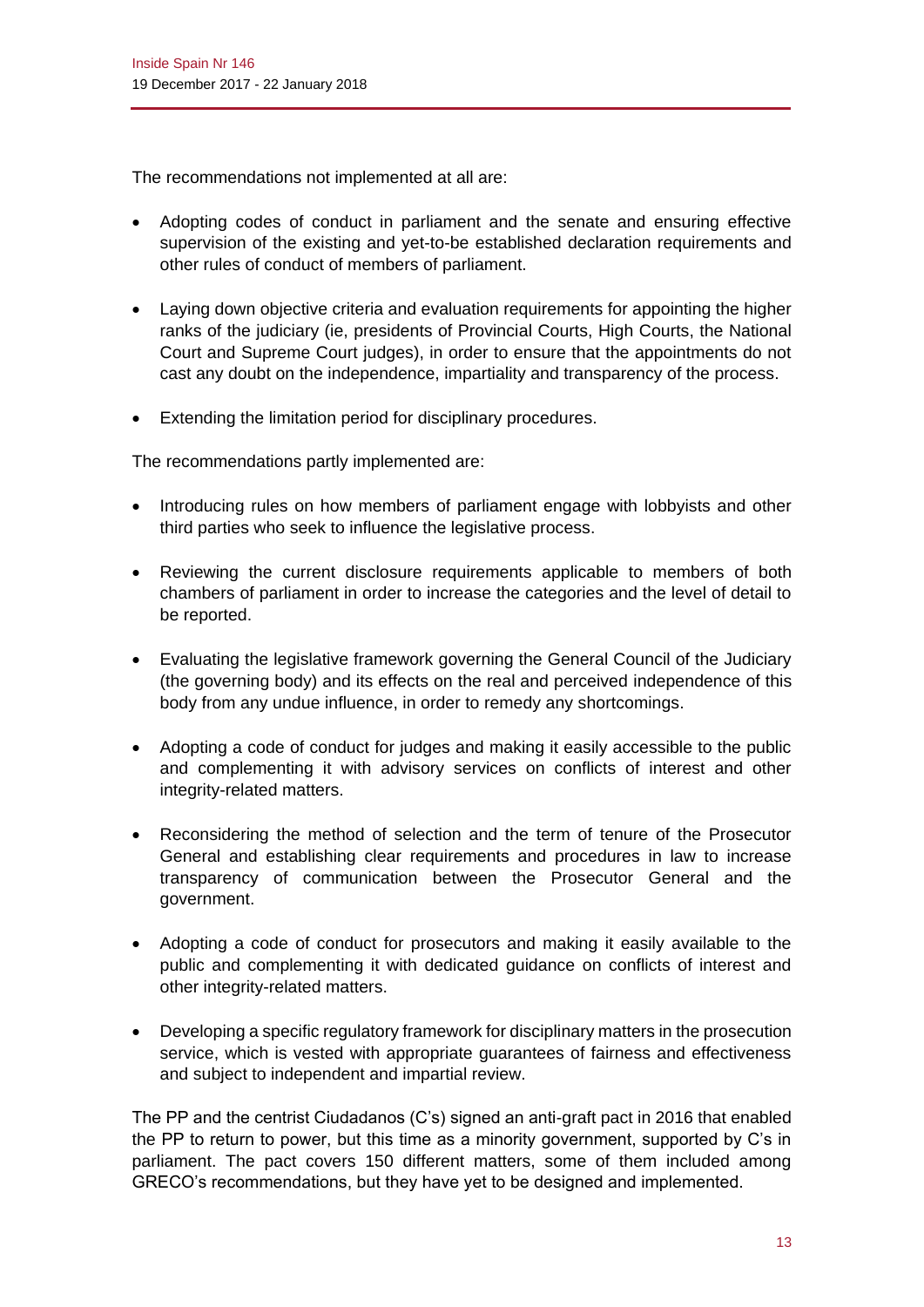# **The Economy**

#### Economy revives, but growth could be stymied by Catalan independence crisis

The EU's fourth-largest economy strengthened in 2017, notching up records in exports and tourists, but growth this year could be held back by the Catalan independence crisis.

Prime Minister Mariano Rajoy said the 'only factor of uncertainty is political' and 'if things are sorted out sensibly in Catalonia, Spain could grow by more than 3%'.

The latest OECD forecast puts Spain's GDP growth at 2.3% in 2018, down from 3.1% in 2017. The IMF downgraded its growth forecast to 2.4%. As well as the impact of lower oil prices dissipating, consumer and business confidence in Catalonia, the main engine of the Spanish economy (one-fifth of output) has declined. More than 3,200 companies in Catalonia have re-located their legal domicile and around 1,000 of them have also moved their fiscal headquarters.

Luis de Guindos, the Economy Minister, put the cost of the Catalan crisis at €1 billion so far. 'Catalonia used to have growth above that of Spain, it was one of the drivers of the Spanish economy', he told Spanish radio. 'However, in the fourth quarter, it became a burden'.

The year 2017 (see Figure 10) saw the arrival of:

- More than 82 million tourists (75.3 million in 2016). Spain replaced the US as the number-2 tourism destination after France, according to the World Tourism Organisation. This industry generated 11.5% of GDP.
- Exports that exceeded the €245.5 billion in 2016.
- The current account was in surplus for the third year running (around 1.7% of GDP).
- Sales of new cars (1.23 million, +7.6%) reached their highest level since 2008.
- The number of registered unemployed, as opposed to the stated number (based on household surveys), stood at 3.4 million at the end of 2017, down from 3.7 million a year earlier.
- The highest number of social security contributors since 2008 (611,146 more at 18.46 million).
- The biggest rise (+5%) in the price of new homes since 2007.
- The first increase (+7.4%) in the Ibex-35, the benchmark index of the Madrid stock market, in three years. The index ended the year at 10,043, but was still far from its high of 15,945 in 2007.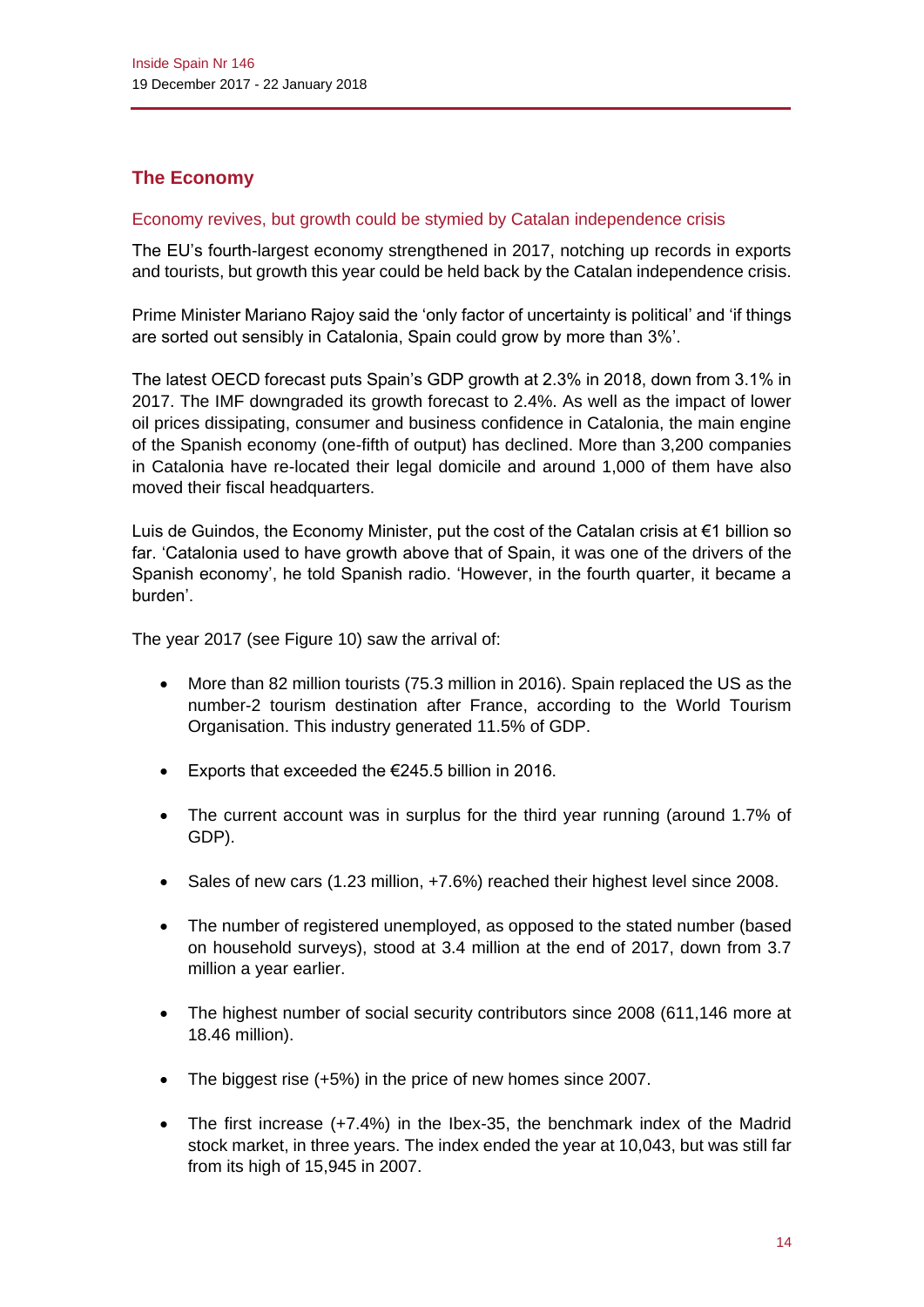- The health of the banking sector, parts of which had to be rescued by a eurozone bailout in 2012 after they became overexposed to the property sector, was much improved apart from the ailing Banco Popular. It was sold to Santander for a symbolic €1 after a run on its deposits.
- The fiscal deficit is likely to hit the 3.1% of GDP target, down from 4.5% in 2016.

|                                     | 2009  | 2010  | 2011  | 2012  | 2013  | 2014  | 2015  | 2016  | 2017               |
|-------------------------------------|-------|-------|-------|-------|-------|-------|-------|-------|--------------------|
| Tourists (mn)                       | 52.2  | 52.5  | 56.7  | 57.5  | 60.7  | 65.0  | 68.2  | 75.3  | 82.0               |
| Exports ( $\in$<br>bn)              | 159.9 | 186.8 | 215.2 | 226.1 | 235.8 | 240.6 | 249.8 | 254.5 | 229.8 <sup>1</sup> |
| New car<br>sales (000)              | 953   | 982   | 808   | 670   | 723   | 855   | 1,034 | 1,147 | 1.236              |
| Registered<br>jobless (mn)          | 3.9   | 4.1   | 4.4   | 4.8   | 4.7   | 4.4   | 4.1   | 3.7   | 3.4                |
| Social<br>security<br>contrib. (mn) | 17.8  | 17.5  | 17.2  | 16.4  | 16.3  | 16.7  | 17.3  | 17.8  | 18.4               |

#### **Figure 10. Spain's recovery 2009-17**

(1) First 10 months.

Source: INE,Economy Ministry, Anfac, Employment Ministry.

The Fitch ratings agency endorsed the improvements and upgraded Spain's long-term sovereign debt rating one notch on 19 January to 'A-' with a stable outlook. This decision put Spain in 'A' grade territory for the first time since 2012 when the country was mired in recession and a severe housing slump. S&P and Moody's will probably follow suit. The yield advantage on Spanish 10-year bonds over German bunds was at its lowest level this month since 2010.

Emboldened by the progress, Rajoy said the government wanted to raise the minimum monthly wage from €736 (14 payments) to €850 in 2020, provided the economy grows by at least 2.5% a year and 450,000 jobs are created annually.

Although unemployment is lower at 16.4%, job precariousness remains very high. More than 90% of the 21.5 million contracts signed in 2017 were temporary, the largest number ever.

Spain's temporary employment rate was 27.5% in the third quarter of 2017, almost double the EU average, according to the latest comparative figures from Eurostat.

As a result of the still big pool of unemployed and the fast ageing population, the number of social security contributors per pensioner dropped to 2.23 in 2017, the lowest figure since 1999. The number of contributors is still 1.3 million below the peak of 19.5 million in 2007 at the height of the economic boom.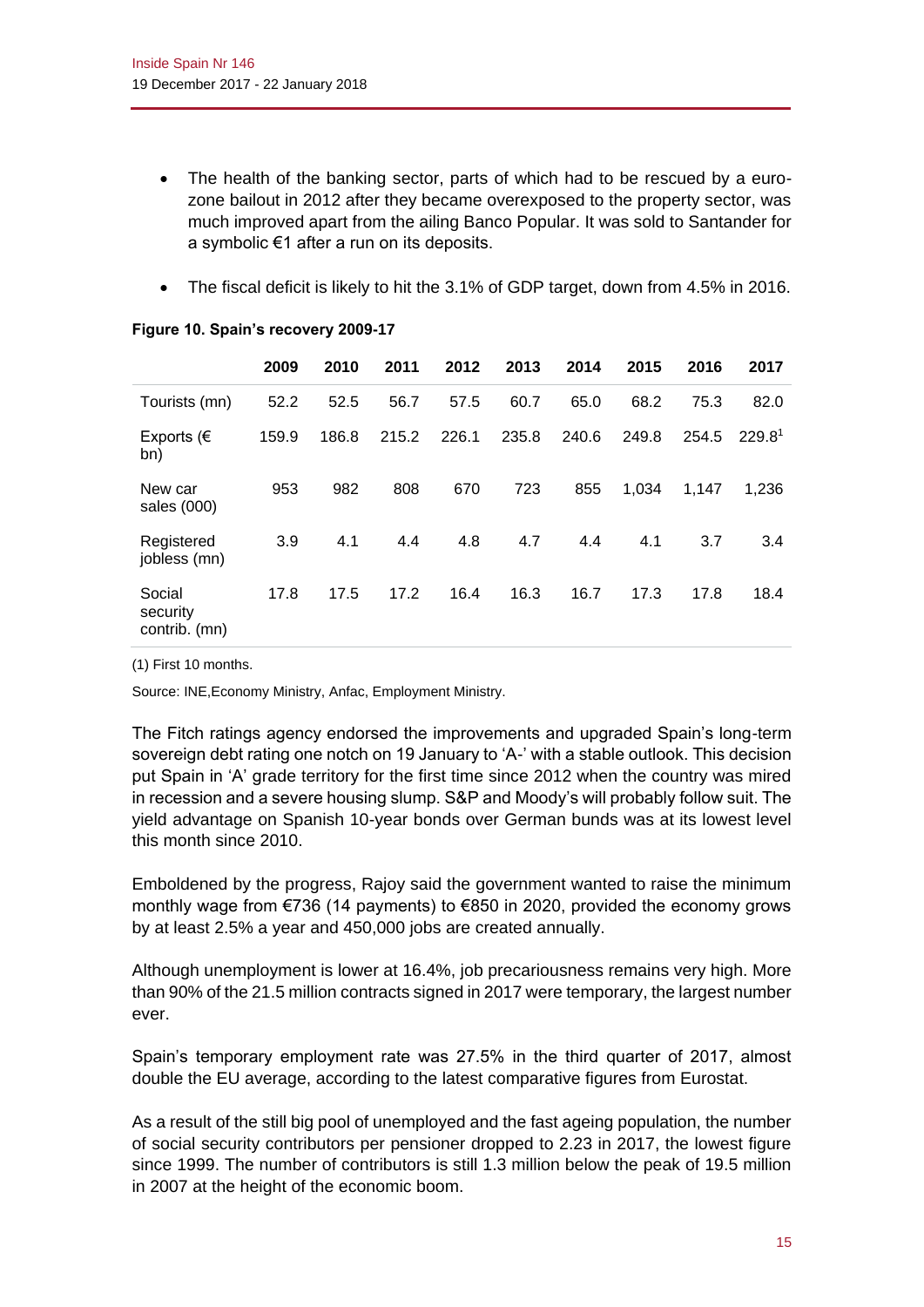These factors are putting the social security system under considerable pressure. The reserve created in 2006 to help pay pensions in times of straitened circumstances dropped to €8 billion at the end of 2017 from €66.8 billion in 2011. The government will have to borrow more this year in order to meet pension commitments.

Pedro Sánchez, the Socialist leader, proposed a tax on banks that he said would raise €1 billion a year and would go toward reducing the social security deficit (estimated at €15.5 billion this year). He justified the tax on the grounds that some savings banks (not commercial banks) had been saved by taxpayers money as of 2012.

#### Spain loses appeal to EU court for deficit manipulation fine

The Court of Justice threw out an appeal presented by Madrid against a fine imposed by the European Commission in 2015 for misreporting the deficit figures of the region of Valencia.

Spain became the first casualty of stronger rules on EU statistics in 2015 when the Commission fined the country €18.93 million for not recording Valencia's health expenses or accounting transactions.

An EU investigation found that the Valencia government had 'systematically sent incorrect information to the national statistical authorities over many years'. The fine covered only 2011 and 2012 as until then the European Commission did not have the powers to carry out the inspection.

The Court ruled Wednesday that Spain would not only have to pay the full fine, but also the costs of the trial. The Spanish Supreme Court said Valencia would have to pay the sanction.

## **Corporate scene**

#### Spanish built high-speed train in Saudi Arabia successfully completes first test run

The high-speed train between Mecca and Medina, a distance of 453km and built by a consortium of 12 Spanish companies in the desert, made its first test run smoothly.

The train did not stop as the stations have yet to be built.

The €6.7 billion initial budget included supplying 35 trains and operating the line for 12 years. The original completion deadline was December 2016, but the companies faced technical headaches.

The project involving Renfe, Adif, Ineco, OHL, Indra, Talgo, Copasa, Consultrans, Imathia, Cibra, Abengoa and Dometronic-Siemens, is an international showcase of Spain's mastery of high-speed rail infrastructure. Spain has one of the world's longest high-speed rail networks.